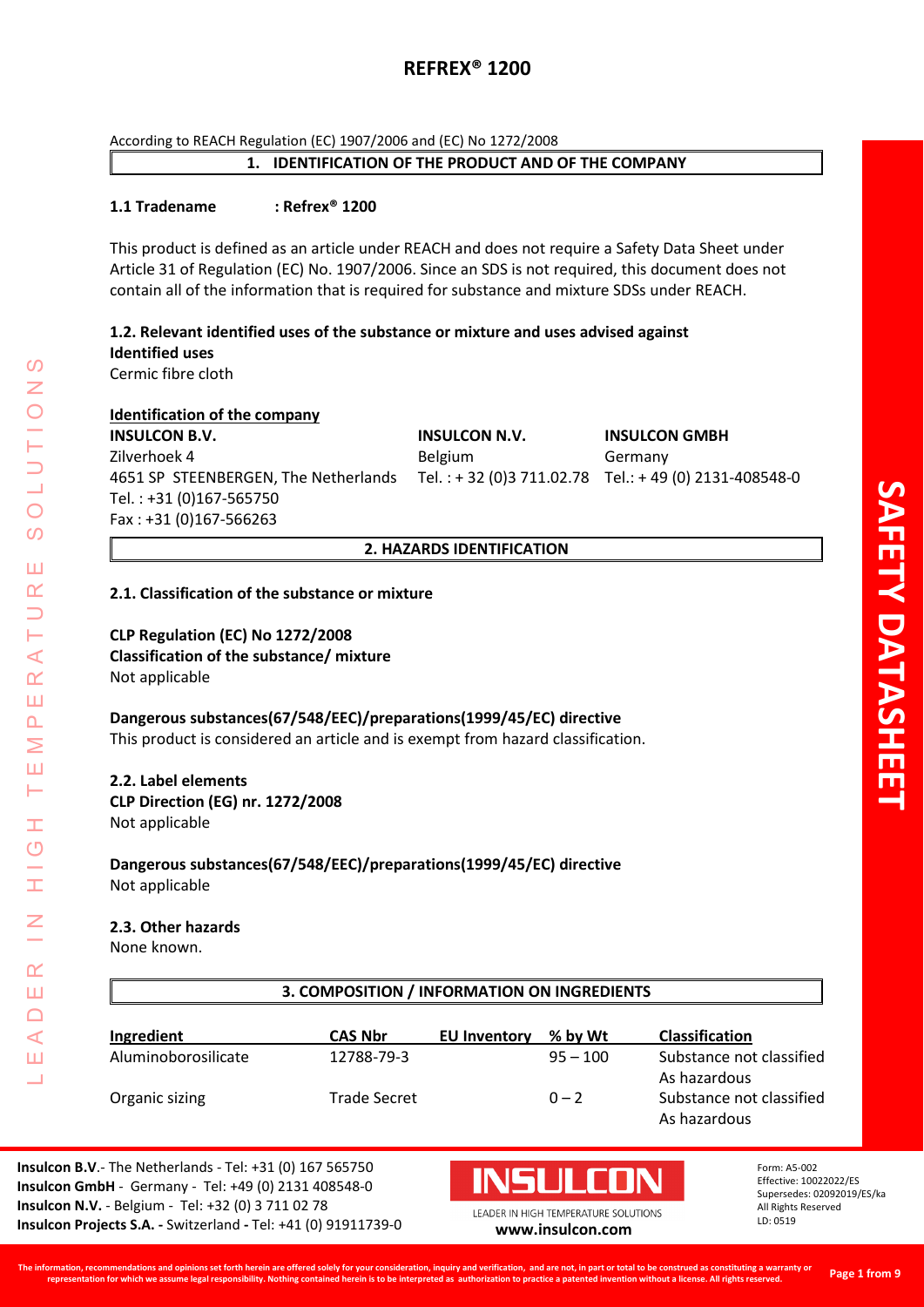Please see section 16 for the full text of any R phrases and H statements referred to in this section Please refer to section 15 for the any applicable Notas that have been applied to the above components.

Information on exposure limits, persistent, bioaccumulative and toxic (PBT) and very Persistent and very bioaccumulative (vPvB) properties of the ingredients can be found in sections 8 and 12 this safety data sheet.

## **4. FIRST-AID MEASURES**

#### **4.1. Description of first aid measures**

#### **Inhalation**

Move person to fresh air. If concerned, seek medical advice.

## **Skin contact**

Wash with soap and water. If signs/symptoms develop, get medical attention.

## **Eye contact**

Flush with large amounts of water. Remove contact lenses if easy to do. Continue rinsing. If signs/symptoms persist, get medical attention.

## **If swallowed**

LEADER IN HIGH TEMPERATURE SOLUTIONS

Ŧ  $\overline{O}$ 

 $\alpha$ Ш  $\Box$ ⋖ Ш  $\overline{\phantom{0}}$ 

 $\prec$  $\alpha$ Ш  $\overline{\mathbf{r}}$ Σ Ш  $\vdash$ 

 $\mathcal{O}$ 

 $\bigcirc$ 

 $\Omega$ 

Ш  $\alpha$ 

Rinse mouth. If you feel unwell, get medical attention.

## **4.2. Most important symptoms and effects, both acute and delayed**

See Section 11.1 Information on toxicological effects

## **4.3. Indication of any immediate medical attention and special treatment required** Not applicable

## **5. FIRE-FIGHTING MEASURES**

## **5.1. Extinguishing media**

Non-combustible. Choose material suitable for surrounding fire.

## **5.2. Special hazards arising from the substance or mixture**

None inherent in this product.

#### **5.3. Advice for fire-fighters**

No unusual fire or explosion hazards are anticipated.

**6. ACCIDENTAL RELEASE MEASURES**

## **6.1. Personal precautions, protective equipment and emergency procedures** No special actions required.

**Insulcon B.V**.- The Netherlands - Tel: +31 (0) 167 565750 **Insulcon GmbH** - Germany - Tel: +49 (0) 2131 408548-0 **Insulcon N.V.** - Belgium - Tel: +32 (0) 3 711 02 78 **Insulcon Projects S.A. -** Switzerland **-** Tel: +41 (0) 91911739-0 **[www.insulcon.com](http://www.insulcon.com/)**

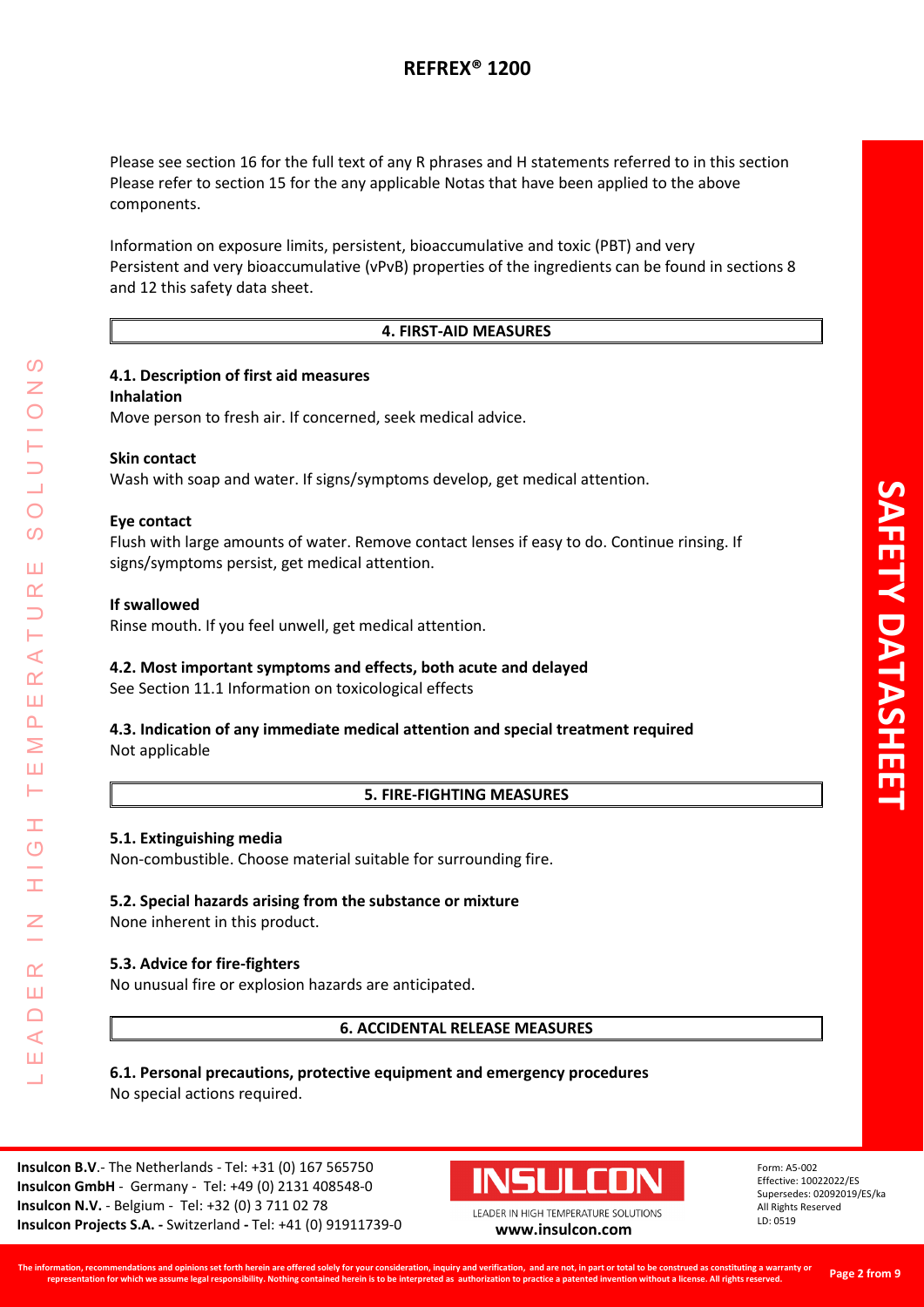#### **6.2. Environmental precautions**

No special actions required.

## **6.3. Methods and material for containment and cleaning up**

No special actions required.

## **6.4. Reference to other sections**

Refer to Section 8 and Section 13 for more information

## **7. HANDLING AND STORAGE**

## **7.1. Precautions for safe handling**

Avoid skin contact with hot material. Avoid breathing of dust created by cutting, sanding, grinding or machining. This product is considered to be an article which does not release or otherwise result in exposure to a hazardous chemical under normal use conditions.

## **7.2. Conditions for safe storage including any incompatibilities**

Not applicable

## **7.3. Specific end use(s)**

See information in Section 7.1 and 7.2 for handling and storage recommendations. See Section 8 for exposure controls and personal protection recommendations.

#### **8. EXPOSURE CONTROLS / PERSONAL PROTECTION**

#### **8.1 Control parameters**

#### **Occupational exposure limits**

No occupational exposure limit values exist for any of the components listed in Section 3 of this Safety Data Sheet.

#### **Biological limit values**

No biological limit values exist for any of the components listed in Section 3 of this safety data sheet.

#### **8.2. Exposure controls**

#### **8.2.1. Engineering controls**

Not applicable.

LEADER IN HIGH TEMPERATURE SOLUTIONS

 $\overline{O}$ 

 $\alpha$ Ш  $\Box$  $\blacktriangleleft$ Ш  $\overline{\phantom{0}}$ 

⋖  $\alpha$ Ш  $\overline{\mathbf{r}}$ Σ Ш ⊢

 $\overline{O}$  $\overline{O}$ 

Ш  $\alpha$ 

## **8.2.2. Personal protective equipment (PPE)**

#### **Eye/face protection**

Select and use eye/face protection to prevent contact based on the results of an exposure assessment. The following eye/face protection(s) are recommended:

Safety glasses with side shields.

#### **Skin/hand protection**

Skin protection is not required.

**Insulcon B.V**.- The Netherlands - Tel: +31 (0) 167 565750 **Insulcon GmbH** - Germany - Tel: +49 (0) 2131 408548-0 **Insulcon N.V.** - Belgium - Tel: +32 (0) 3 711 02 78 **Insulcon Projects S.A. -** Switzerland **-** Tel: +41 (0) 91911739-0 **[www.insulcon.com](http://www.insulcon.com/)**

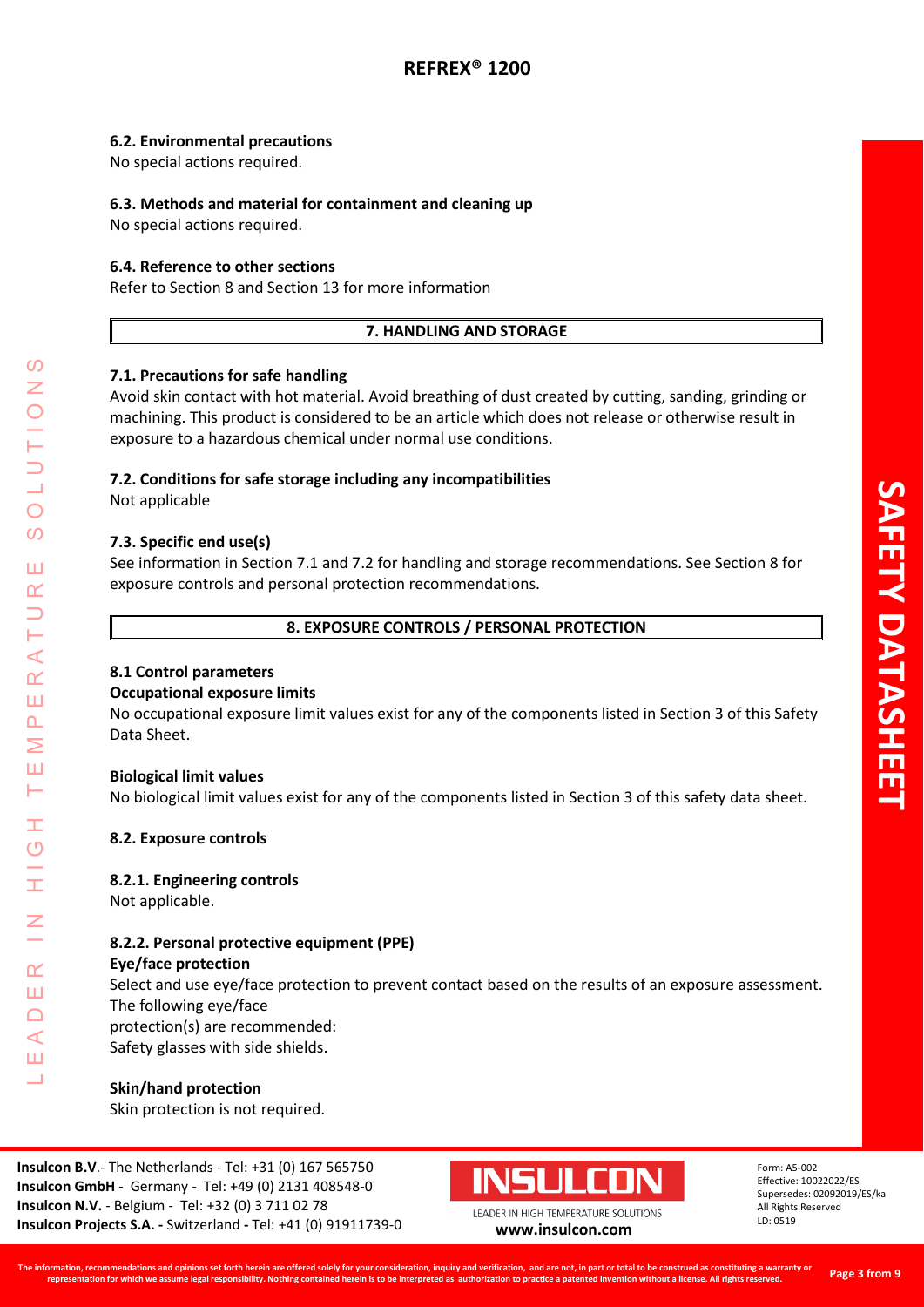#### **During end use:**

An exposure assessment may be needed to decide if a respirator is required. If a respirator is needed, use respirators as part of a full respiratory protection program. Based on the results of the exposure assessment, select from the following respirator type(s) to reduce inhalation exposure: Half facepiece or full facepiece air-purifying respirator suitable for particulates For questions about suitability for a specific application, consult with your respirator manufacturer.

#### **Thermal hazards**

Wear heat insulating gloves when handling hot material to prevent thermal burns.

#### **9. PHYSICAL AND CHEMICAL PROPERTIES**

#### **9.1. Information on basic physical and chemical properties**

| Physical state                         | Solid.                                                                                                                  |
|----------------------------------------|-------------------------------------------------------------------------------------------------------------------------|
| Appearance/Odour                       | Textile grade fibers which are equal to or greater than 7<br>microns in diameter, shiny, white, thread, yarn or fabric. |
| Odour threshold                        | Not applicable.                                                                                                         |
| pH                                     | Not applicable.                                                                                                         |
| Boiling point/boiling range            | Not applicable.                                                                                                         |
| Melting point                          | $> = 1,800^{\circ}C$                                                                                                    |
| Flammability (solid, gas)              | Not classified                                                                                                          |
| <b>Explosive properties</b>            | Not classified                                                                                                          |
| Oxidising properties                   | Not classified                                                                                                          |
| Flash point                            | Not applicable.                                                                                                         |
| Autoignition temperature               | No data available.                                                                                                      |
| Flammable Limits(LEL)                  | Not applicable.                                                                                                         |
| Flammable Limits(UEL)                  | Not applicable.                                                                                                         |
| Vapour pressure                        | Not applicable.                                                                                                         |
| Relative density                       | 2.70 - 3.05 [Ref Std:WATER=1]                                                                                           |
| Solubility- non-water                  | Not applicable.                                                                                                         |
| Partition coefficient: n-octanol/water | No data available.                                                                                                      |
| <b>Evaporation rate</b>                | Not applicable.                                                                                                         |
| Vapour density                         | Not applicable.                                                                                                         |
| Decomposition temperature              | Not applicable.                                                                                                         |
| Density                                | 2.7 - 3.05 $g/cm3$                                                                                                      |
|                                        |                                                                                                                         |

#### **9.2. Other information**

| Volatile organic compounds (VOC) | No data available. |
|----------------------------------|--------------------|
| Molecular weight                 | No data available. |

#### **10. STABILITY AND REACTIVITY**

#### **10.1 Reactivity**

LEADER IN HIGH TEMPERATURE SOLUTIONS

H  $\overline{\mathcal{O}}$ 

Ī

 $\overline{\underline{z}}$ 

 $\alpha$ Ш  $\Box$  $\triangleleft$ Ш Ц

 $\Omega$ Z

 $\overline{O}$ 

 $\overline{O}$ 

Ш  $\alpha$  $\overline{\phantom{0}}$ H  $\prec$  $\alpha$ Ш  $\Delta$ Σ Ш Н

This material is considered to be non reactive under normal use conditions

**Insulcon B.V**.- The Netherlands - Tel: +31 (0) 167 565750 **Insulcon GmbH** - Germany - Tel: +49 (0) 2131 408548-0 **Insulcon N.V.** - Belgium - Tel: +32 (0) 3 711 02 78 **Insulcon Projects S.A. -** Switzerland **-** Tel: +41 (0) 91911739-0 **[www.insulcon.com](http://www.insulcon.com/)**

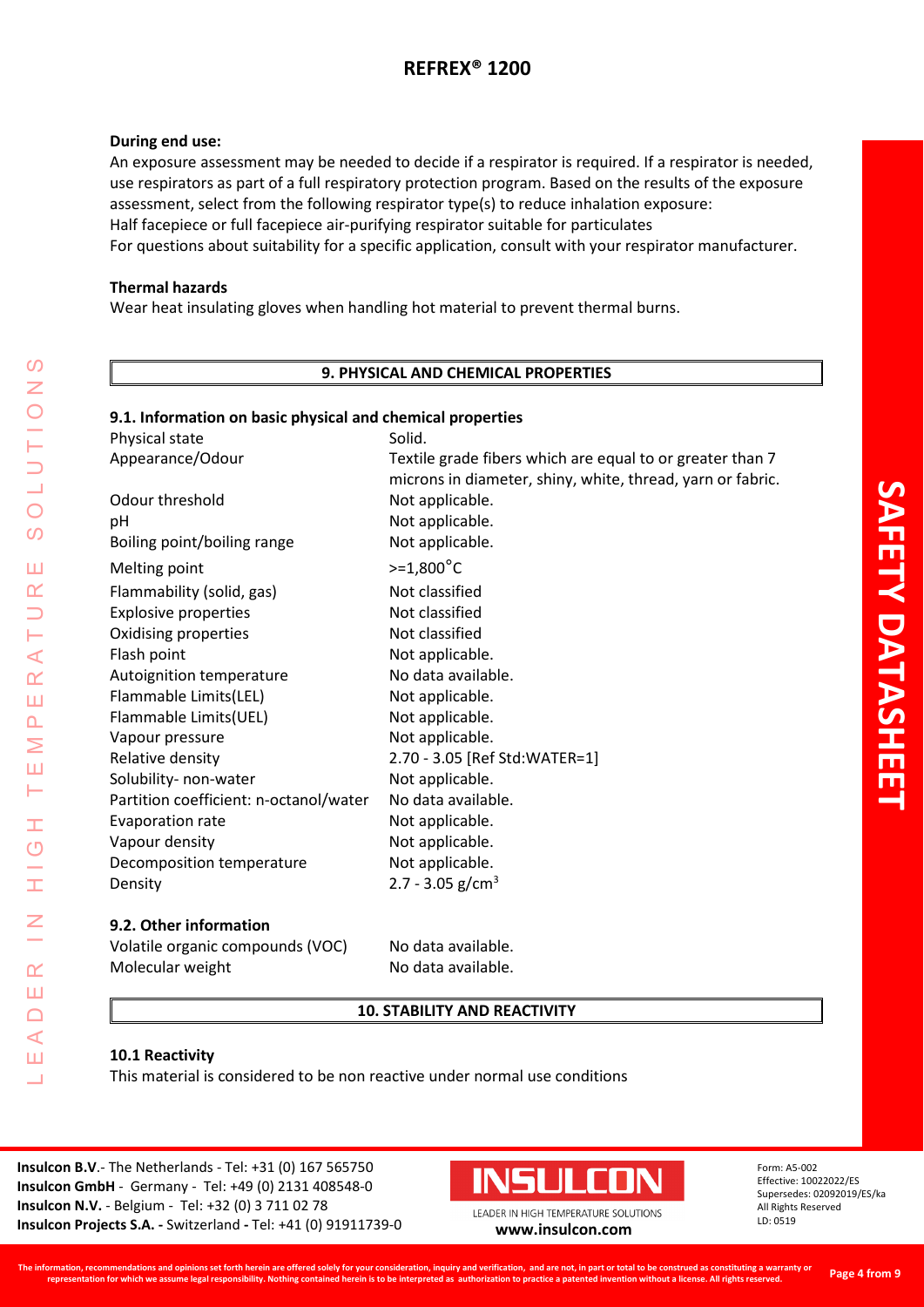#### **10.2 Chemical stability**

Stable.

#### **10.3 Possibility of hazardous reactions**

Hazardous polymerisation will not occur.

**10.4 Conditions to avoid** None known.

**10.5 Incompatible materials** None known.

| 10.6 Hazardous decomposition products |                           |  |  |  |
|---------------------------------------|---------------------------|--|--|--|
| <b>Substance</b>                      | <b>Condition</b>          |  |  |  |
| Carbon monoxide.                      | At elevated temperatures. |  |  |  |
| Irritant vapours or gases.            | At elevated temperatures. |  |  |  |

Under recommended usage conditions, hazardous decomposition products are not expected. Hazardous decomposition products may occur as a result of oxidation, heating, or reaction with another material.

## **11. TOXICOLOGICAL INFORMATION**

The information below may not agree with the EU material classification in Section 2 and/or the ingredient classifications in Section 3 if specific ingredient classifications are mandated by a competent authority. In addition, statements and data presented in Section 11 are based on UN GHS calculation rules and classifications derived from Insulcon assessments.

## **11.1 Information on Toxicological effects**

#### **Signs and Symptoms of Exposure**

**Based on test data and/or information on the components, this material may produce the following health effects:**

#### **Inhalation**

LEADER IN HIGH TEMPERATURE SOLUTIONS

Ŧ  $\overline{O}$ 

 $\alpha$ Ш  $\Box$  $\blacktriangleleft$ Ш  $\overline{\phantom{0}}$ 

 $\prec$  $\alpha$ Ш  $\overline{\mathbf{r}}$ Σ Ш ⊢

 $\Omega$ 

 $\bigcirc$  $\overline{O}$ 

Ш  $\alpha$ 

> Vapours from heated material may cause irritation of the respiratory system: Signs/symptoms may include cough, sneezing, nasal discharge, headache, hoarseness, nose and throat pain. Dust from cutting, grinding, sanding or machining may cause irritation of the respiratory system: Signs/symptoms may include cough, sneezing, nasal discharge, headache, hoarseness, nose and throat pain.

#### **Skin contact**

Mechanical skin irritation: Signs/symptoms may include abrasion, redness, pain, and itching.

#### **Eye contact**

Mechanical eye irritation: Signs/symptoms may include pain, redness, tearing and corneal abrasion.

#### **Ingestion**

Physical Blockage: Signs/symptoms may include cramping, abdominal pain, and constipation.

**Insulcon B.V**.- The Netherlands - Tel: +31 (0) 167 565750 **Insulcon GmbH** - Germany - Tel: +49 (0) 2131 408548-0 **Insulcon N.V.** - Belgium - Tel: +32 (0) 3 711 02 78 **Insulcon Projects S.A. -** Switzerland **-** Tel: +41 (0) 91911739-0 **[www.insulcon.com](http://www.insulcon.com/)**

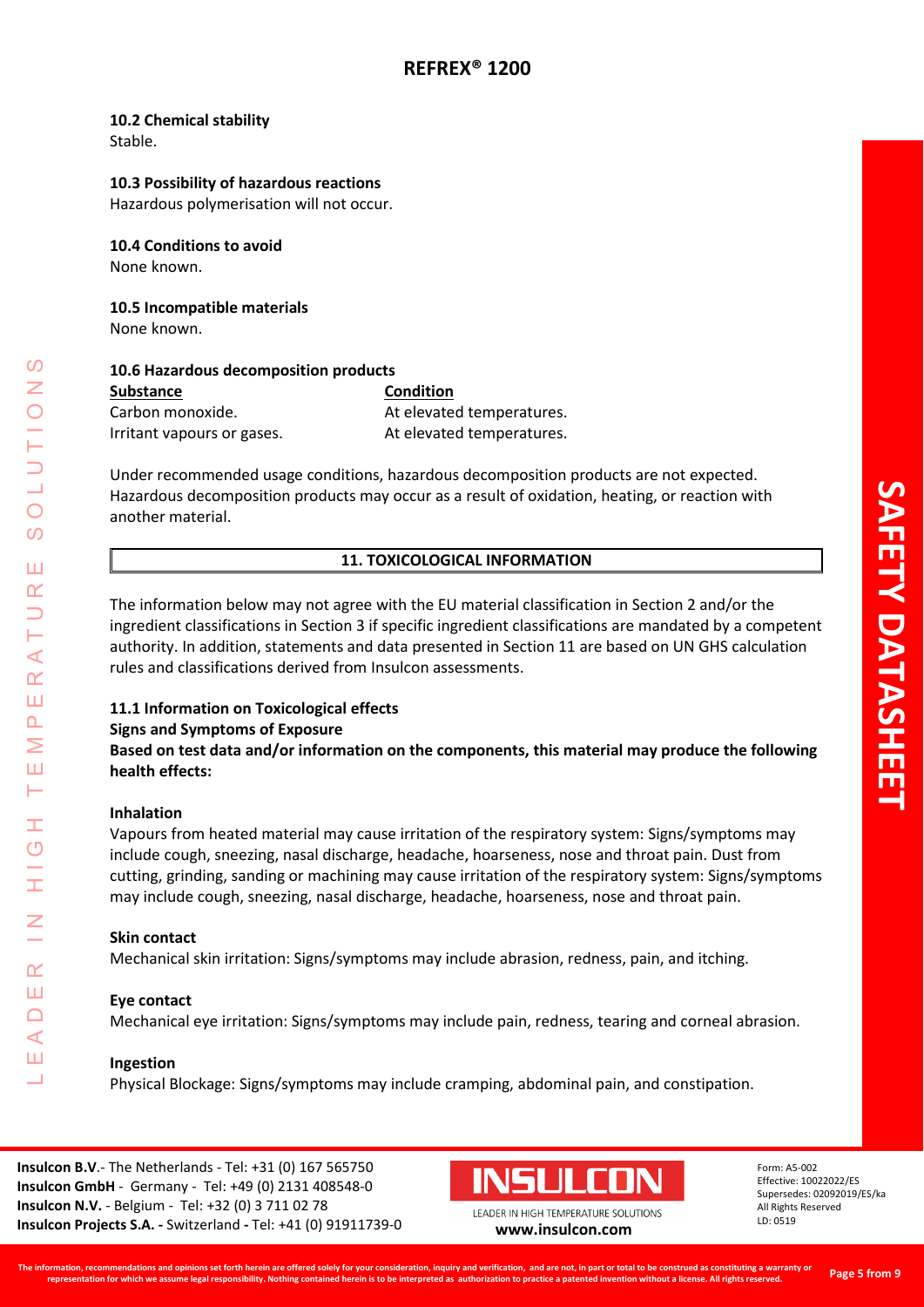## **Additional health effects:**

Due to their large size (7-15 microns in diameter), Refrex® does not meet the definition of respirable as defined by WHO convention and ECHA. Because Refrex® fibers are considered non-respirable, they are not expected to pose a cancer risk.

## **Information on the following relevant hazard classes**

This product, when used under reasonable conditions and in accordance with the Insulcon directions for use, should not present a health hazard. However, use or processing of the product in a manner not in accordance with the product's directions for use may affect the performance of the product and may present potential health and safety hazards. Due to their large size (7-15 microns in diameter), Refrex® does not meet the definition of respirable as defined by WHO convention and ECHA. Because Refrex® fibers are considered non-respirable, they are not expected to pose a cancer risk.

## **Toxicological Data**

#### **Acute Toxicity**

| <b>Name</b>     | Route     | <b>Species</b> | <b>Value</b>                  |
|-----------------|-----------|----------------|-------------------------------|
| Overall product | Ingestion |                | No data available; calculated |
|                 |           |                | ATE >5,000 mg/kg              |
| Organic sizing  | Dermal    | Rabbit         | LD50>20,000 mg/kg             |
| Organic sizing  | Ingestion | Rat            | LD50 32,770 mg/kg             |

ATE = acute toxicity estimate

#### **Skin Corrosion/Irritation**

| <b>Name</b>    | <b>Species</b> | Value                     |
|----------------|----------------|---------------------------|
| Organic sizing | Rabbit         | <b>Minimal irritation</b> |

## **Serious Eye Damage/Irritation**

| <b>Name</b>    | <b>Species</b> | Value         |
|----------------|----------------|---------------|
| Organic sizing | Rabbit         | Mild irritant |

#### **Skin Sensitisation**

LEADER IN HIGH TEMPERATURE SOLUTIONS

Ŧ  $\overline{O}$ 

 $\alpha$ Ш  $\Box$  $\blacktriangleleft$ Ш  $\overline{\phantom{0}}$ 

 $\prec$  $\alpha$ Ш  $\overline{\mathbf{r}}$ Σ Ш  $\vdash$ 

 $\Omega$ Z

 $\bigcirc$ 

 $\overline{O}$ 

Ш  $\alpha$ 

| <b>Name</b>    | <b>Species</b> | <b>Value</b>   |
|----------------|----------------|----------------|
| Organic sizing | Guinea pig     | Not classified |

#### **Respiratory sensitization**

Either no data is currently available for the component(s) or the available data is insufficient for a classification.

#### **Germ Cell Mutagenicity**

| Name           | <b>Species</b> | <b>Value</b>  |
|----------------|----------------|---------------|
| Organic sizing | In Vitro       | Not mutagenic |
| Organic sizing | In vivo        | Not mutagenic |

**Insulcon B.V**.- The Netherlands - Tel: +31 (0) 167 565750 **Insulcon GmbH** - Germany - Tel: +49 (0) 2131 408548-0 **Insulcon N.V.** - Belgium - Tel: +32 (0) 3 711 02 78 **Insulcon Projects S.A. -** Switzerland **-** Tel: +41 (0) 91911739-0 **[www.insulcon.com](http://www.insulcon.com/)**

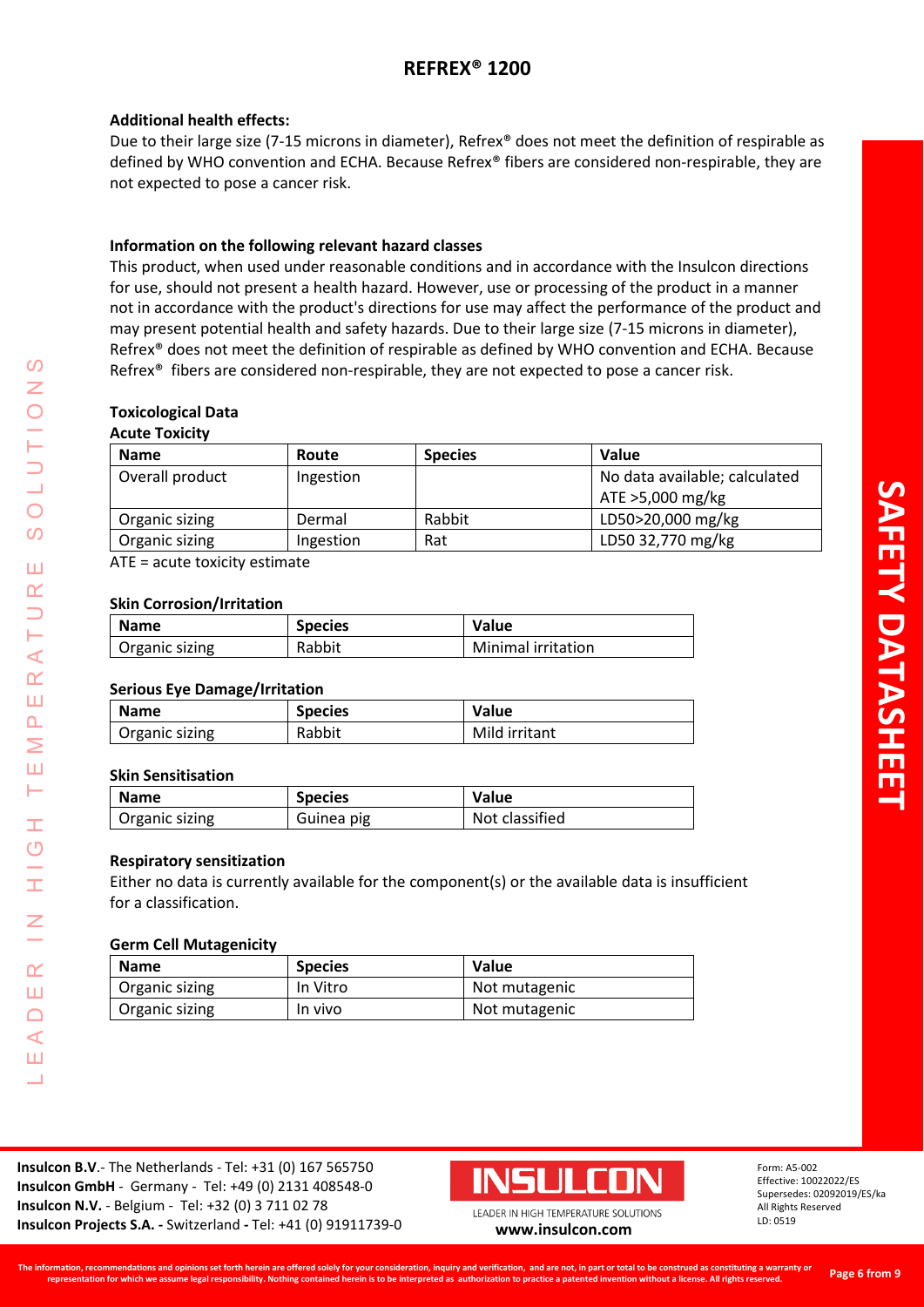## **Carcinogenicity**

| <b>Name</b>    | Route     | <b>Species</b> | Value            |
|----------------|-----------|----------------|------------------|
| Organic sizing | Ingestion | Rat            | Not carcinogenic |

## **Reproductive Toxicity Reproductive and/or Developmental Effects**

| <b>Name</b>    | Route                   | Value                                                                                                                   | <b>Species</b> | <b>Test result</b>                              | <b>Exposure</b><br><b>Duration</b> |
|----------------|-------------------------|-------------------------------------------------------------------------------------------------------------------------|----------------|-------------------------------------------------|------------------------------------|
| Organic sizing | Ingestion               | Not toxic to female<br>reproduction                                                                                     | Rat            | <b>NOAEL 1,125</b><br>mg/kg/day                 | during<br>gestation                |
| Organic sizing | Ingestion               | Not toxic to male<br>reproduction                                                                                       | Rat            | <b>NOAEL</b><br>$5699 +/-$<br>1341<br>mg/kg/day | 5 days                             |
| Organic sizing | <b>Not</b><br>specified | Some positive<br>reproductive/develop<br>mental data exist, but<br>the data are not<br>sufficient for<br>classification |                | NOEL N/A                                        |                                    |
| Organic sizing | Ingestion               |                                                                                                                         | Mouse          | <b>NOAEL 562</b><br>mg/animal/day               | during<br>gestation                |

## **Target Organ(s)**

LEADER IN HIGH TEMPERATURE SOLUTIONS

**II**  $\circ$ ۳  $\pm$ 

 $\leq$ 

 $\alpha$ Ш  $\Box$  $\triangleleft$ Ш Ц

 $\circ$ 

LUTION

 $\overline{O}$  $\omega$ 

Ш  $\alpha$  $\overline{\phantom{0}}$ Н  $\prec$  $\alpha$ Ш  $\Delta$  $\geq$ Ш Н

## **Specific Target Organ Toxicity – single exposure**

| <b>Name</b>    | Route      | <b>Target</b><br>Organ(s) | Value             | <b>Species</b> | <b>Test result</b>         | <b>Exposure</b><br><b>Duration</b> |
|----------------|------------|---------------------------|-------------------|----------------|----------------------------|------------------------------------|
| Organic sizing | Inhalation | respiratory<br>irritation | Not<br>classified | Rat            | <b>NOAEL 1.008</b><br>mg/l | 2 weeks                            |

## **Specific Target Organ Toxicity – repeated exposure**

| <b>Name</b>           | Route      | <b>Target</b>  | Value          | <b>Species</b> | <b>Test result</b> | <b>Exposure</b> |
|-----------------------|------------|----------------|----------------|----------------|--------------------|-----------------|
|                       |            | Organ(s)       |                |                |                    | <b>Duration</b> |
| <b>Organic Sizing</b> | Inhalation | respiratory    | Not classified | Rat            | <b>NOAEL</b>       | 2 weeks         |
|                       |            | system         |                |                | 1.008              |                 |
|                       |            |                |                |                | mg/l               |                 |
| <b>Organic Sizing</b> | Ingestion  | kidney and/or  | Not classified | Rat            | <b>NOAEL</b>       | 13 weeks        |
|                       |            | bladder/heart  |                |                | 5,640              |                 |
|                       |            | endocrine      |                |                | mg/kg/day          |                 |
|                       |            | system/        |                |                |                    |                 |
|                       |            | hematopoietic  |                |                |                    |                 |
|                       |            | system /liver/ |                |                |                    |                 |
|                       |            | nervous system |                |                |                    |                 |

**Insulcon B.V**.- The Netherlands - Tel: +31 (0) 167 565750 **Insulcon GmbH** - Germany - Tel: +49 (0) 2131 408548-0 **Insulcon N.V.** - Belgium - Tel: +32 (0) 3 711 02 78 **Insulcon N.V.** - Beigium - Tel: +32 (0) 3 711 02 78<br> **Insulcon Projects S.A.** - Switzerland - Tel: +41 (0) 91911739-0 **[www.insulcon.com](http://www.insulcon.com/)** 

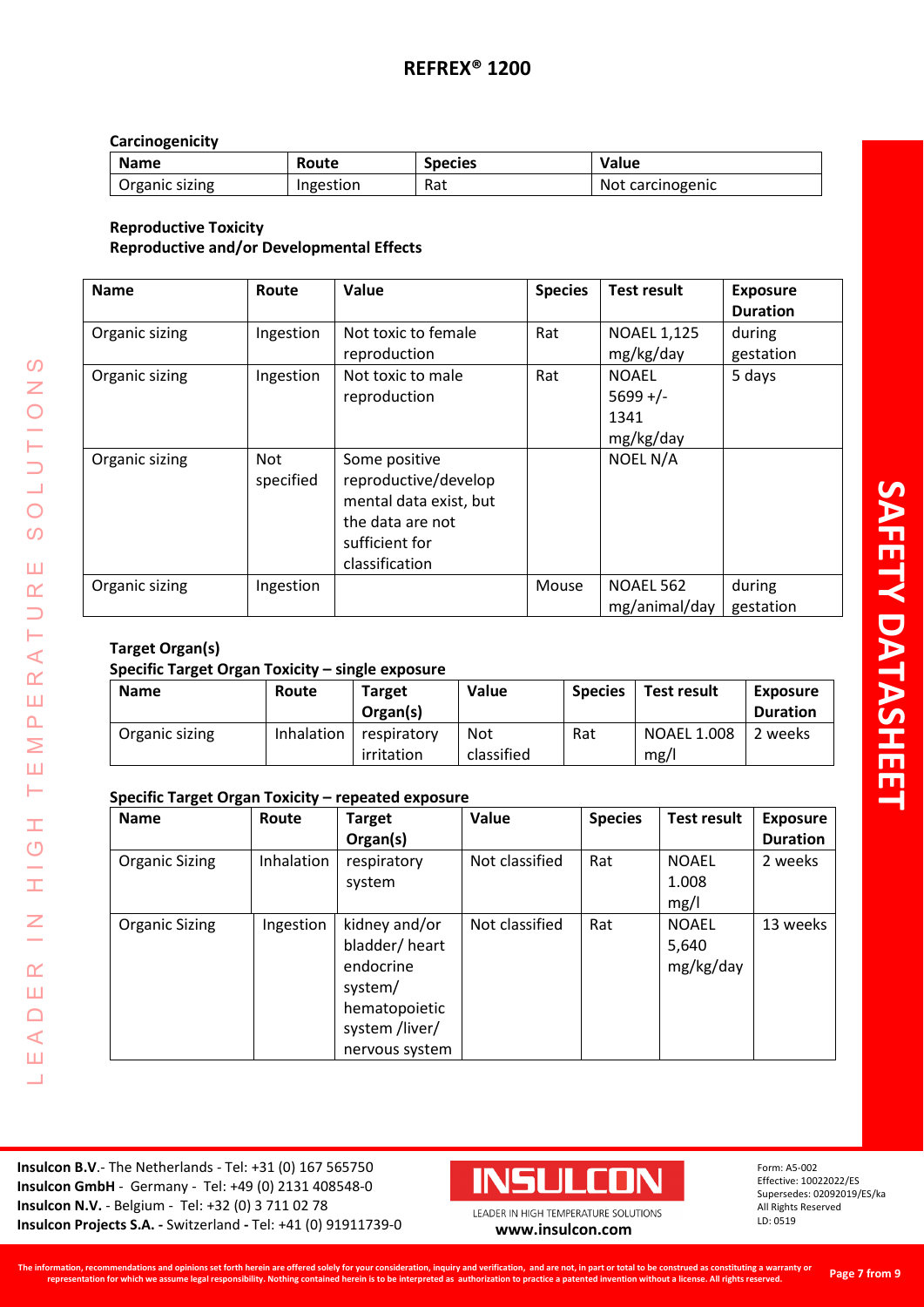## **Aspiration hazard**

For the component/components, either no data is currently available or the data is not sufficient for classification.

Please contact the address or phone number listed on the first page of the SDS for additional toxicological information on this material and/or its components.

## **12. ECOLOGICAL INFORMATION**

The following information may derive from the classification of the product in section 2 and/or from the classification of individual ingredients in section 3, which have been determined by the responsible European authority. The information in Section 12 is based on the UN-GHS calculation rules and classifications.

## **12.1. Toxicity**

LEADER IN HIGH TEMPERATURE SOLUTIONS

Ŧ  $\overline{O}$ 

İ

Z

 $\alpha$ Ш  $\Box$  $\triangleleft$ Ш Ц

 $\mathcal{O}$ Z

 $\bigcirc$  $\overline{O}$ 

Ш  $\alpha$  $\overline{\phantom{0}}$ H  $\prec$  $\underline{\alpha}$ Ш  $\Delta$ Σ Ш Н

| <b>Name</b>           | Cas-Nr. | Organism | Value           | <b>Exposure</b> | <b>End Pont</b> | <b>Exposure</b> |
|-----------------------|---------|----------|-----------------|-----------------|-----------------|-----------------|
|                       |         |          |                 |                 |                 | <b>Duration</b> |
| Aluminoborosilicate   | 12788-  |          | Data not        |                 |                 |                 |
|                       | $79-3$  |          | available       |                 |                 |                 |
|                       |         |          | or insufficient |                 |                 |                 |
|                       |         |          | for             |                 |                 |                 |
|                       |         |          | classification  |                 |                 |                 |
| <b>Organic Sizing</b> | Trade   | Atlantic | Experimental    | 96 Hours        | LC(50)          | $>1.000$ mg/l   |
|                       | secret  | salmon   |                 |                 |                 |                 |

## **12.2. Persistence and degradability**

| <b>Name</b>           | Cas-Nr.          | <b>Testmethod</b>                          | length of<br>time | <b>Metric</b>                   | <b>Result</b>        | Protocoll                           |
|-----------------------|------------------|--------------------------------------------|-------------------|---------------------------------|----------------------|-------------------------------------|
| Aluminoborosilicate   | 12788-<br>$79-3$ | data not<br>available - not<br>sufficient. |                   |                                 | N/A                  |                                     |
| <b>Organic Sizing</b> | Trade<br>secret  | experimental<br>biodegradation             | 28 days           | biochemical<br>oxygen<br>demand | 53<br>%BSB/ThB<br>SB | <b>OECD</b><br>$301C -$<br>MITI (I) |

## **12.3 : Bioaccumulative potential**

| <b>Name</b>           | Cas-<br>Nr.      | <b>Testmethod</b>                                                 | length<br>оf<br>time | <b>Metric</b>             | <b>Result</b> | Protocoll                               |
|-----------------------|------------------|-------------------------------------------------------------------|----------------------|---------------------------|---------------|-----------------------------------------|
| Aluminoborosilicate   | 12788-<br>$79-3$ | Data not<br>available<br>or insufficient<br>for<br>classification | N/A                  | N/A                       | N/A           | N/A                                     |
| <b>Organic Sizing</b> | Trade<br>secret  | Estimated<br>Bioconcentration                                     | 28<br>days           | bioaccumulative<br>factor | 2.3           | Estimate:<br>bioconcentration<br>factor |

**Insulcon B.V**.- The Netherlands - Tel: +31 (0) 167 565750 **Insulcon GmbH** - Germany - Tel: +49 (0) 2131 408548-0 **Insulcon N.V.** - Belgium - Tel: +32 (0) 3 711 02 78 **Insulcon Projects S.A. -** Switzerland **-** Tel: +41 (0) 91911739-0 **[www.insulcon.com](http://www.insulcon.com/)**